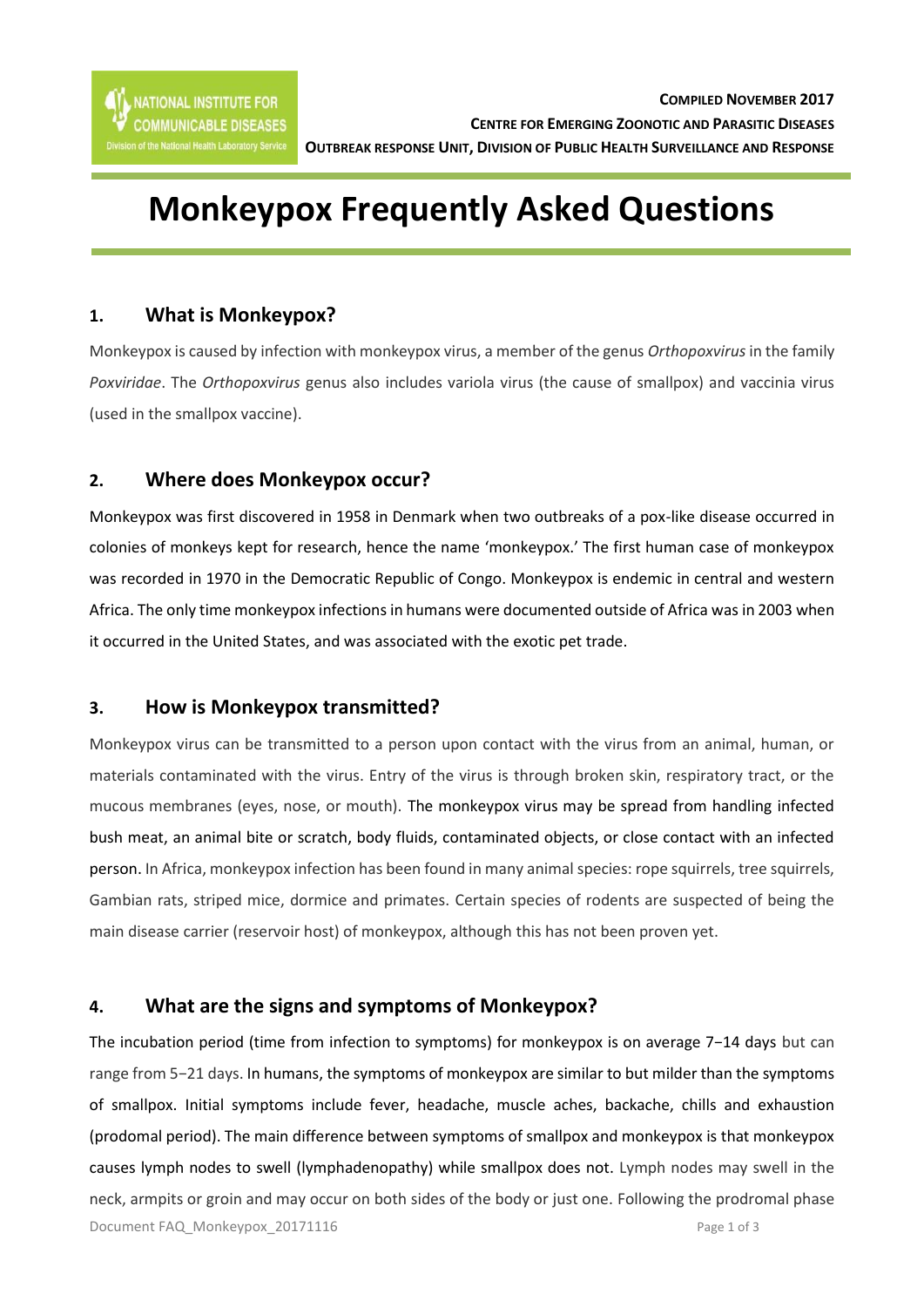(within 1-3 days), lesions will develop in the mouth and on the body. The lesions progresses through several stages before scabbing over and resolving**.** 

# **5. When is Monkeypox infected person contagious?**

A person is contagious from the onset of the rash/lesions through the scab stage. Once all scabs have fallen off, a person is no longer contagious.

# **6. How is Monkeypox diagnosed and what type of specimens are required?**

The NICD currently offers PCR testing and electron microscopy for the investigation of acute suspected monkeypox cases. Monkrypox has two disease phases and different specimens can be collected in each phase. During the **prodromal phase** specimens to be collected include tonsillar tissue swab, nasopharyngeal swab, acute serum and whole blood. Specimens to be collected during the rash/lesion phase includes lesion biopsy, fluid, scab or crust, acute serum and whole blood. More than one lesion should be sampled, preferably from different locations on the body and/or from different looking lesions. Below are some instructions on how to collect specimens.

#### **Nasopharyngeal or tonsillar tissue collection**:

- Swab the nasopharynx or posterior tonsillar tissue with a sterile dry swab.
- Break off end of applicator into a plastic screw cap container or place entire swab in a sterile container. **DO NOT ADD ANY VIRAL TRANSPORT MEDIA**.

### **Lesion biopsy collection**:

- Sanitize lesion with an alcohol wipe, allow to dry.
- Use appropriate sterile technique and skin sanitation.
- Biopsy lesions with 3.5 or 4 mm biopsy punch (2.5 mm for pediatrics).
- Place biopsy specimen in a plastic screw cap container. **DO NOT ADD ANY VIRAL TRANSPORT MEDIA**

#### **Lesion fluid collection:**

- Sanitize lesion with an alcohol wipe, allow to dry.
- Use a disposable scalpel (or a sterile 26 Gauge needle) to open, and remove, the top of the vesicle or pustule (do not send the scalpel or needle). Retain lesion roof for testing.
- Scrape the base of the vesicle or pustule with a sterile swab.
- Break off end of applicator into a plastic screw cap container or place entire swab in a sterile container. **DO NOT ADD ANY VIRAL TRANSPORT MEDIA**.